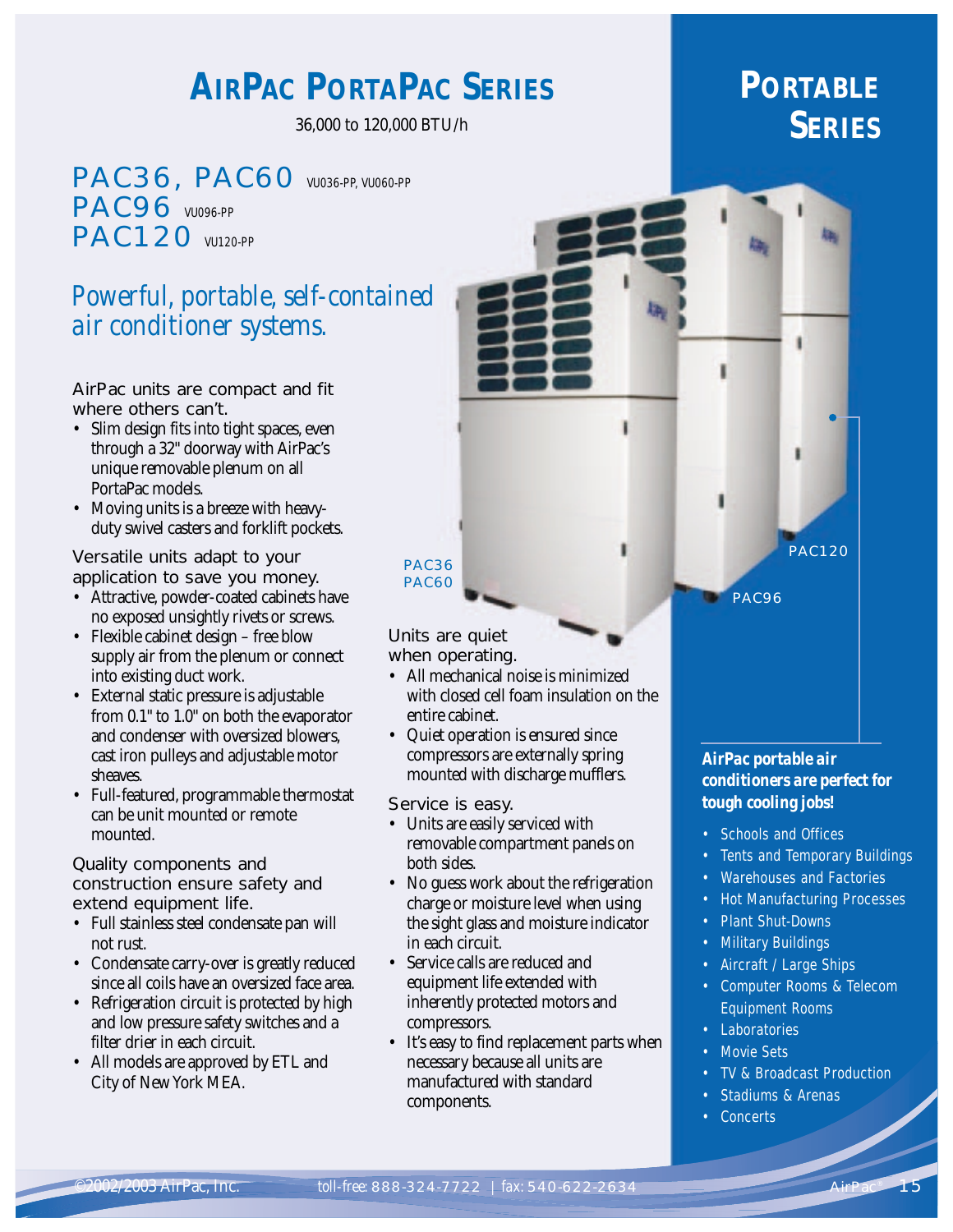

## Features and Benefits of PortaPac Series

Cabinet depths of 29" and less. *AirPac units fit where others can't. All units fit through 32" doorway.*

Forklift pockets.

*Make it easy to handle the unit from warehouse to jobsite.*

Removable compartment panels on front and back. *Completely accessible, making service easy.*

ETL listed and labeled. MEA approval 141-91-E. *Ensures user safety.*

Completely insulated evaporator and condenser sections with 18 gauge metal minimum.

*Provide acoustic and thermal protection.*

Full stainless steel condensate pan. *Condensate pan will not rust or degrade.*

Oversized face area on all coils. *Eliminates condensate carry-over and allows for higher sensible heat ratio.*

Oversized belt driven ball-bearing centrifugal blowers, cast iron pulleys, and adjustable motor sheaves. *Flexible field adjustable ESP from 0.1" to 1.0" on both the evaporator and condenser with standard motors and blowers.*

Inherently protected motors and compressors. *Reduce service calls and extend equipment life.*

High and low pressure safety switches and filter drier in each circuit.

*Protect the refrigeration circuit and ensure trouble-free operation.*

All compressors externally spring mounted with discharge mufflers. *Ensure quiet operation.*

Thermal expansion valve with external equalizer in each circuit.

*Minimum superheat for each application. Provides better performance in low load conditions.*

Sight glass and moisture indicator in each circuit. *No need to guess about refrigeration charge or moisture level.*

24 VAC control circuit with oversized transformer. *No high voltage thermostat wiring. Works with wide variety of thermostats.*

Standard parts and components used. *Ease in finding replacements when necessary.*

Single wide wheel swivel caster design. *Easy to move around.*

Removable control panel. *Provides optimum application flexibility.*

Washable filters.

*Ensure a quick unit turn around after each use. Trouble-free maintenance.*

Internal condensate pump. *Trouble-free installation.*

Automatic restart on power fail. *Trouble-free operation.*

Time delay relay on each compressor circuit. *Protects the compressor and ensures long compressor life.*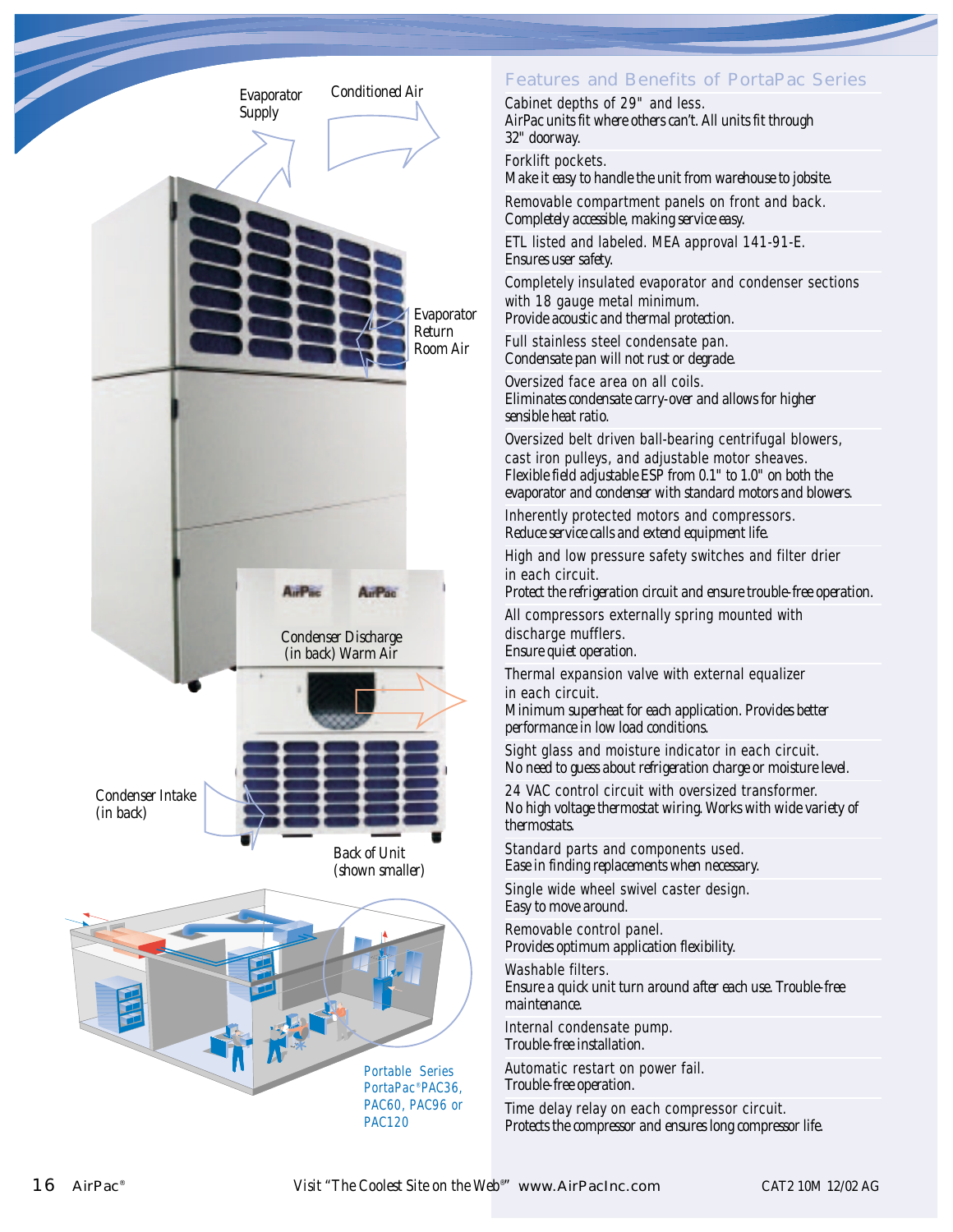# PAC36, PAC60 3- & 5-Ton PAC96, PAC120 8- & 10-Ton *Dimensional Data*



# **PORTABLE SERIES**

### Cabinet Dimensions *(inches)*

|                | <b>VU036-PP</b>                            |                            |            |
|----------------|--------------------------------------------|----------------------------|------------|
|                |                                            | VU060-PP VU096-PP VU120-PP |            |
| A              | $63 - 3/8$                                 | 77                         | $79 - 1/4$ |
| в              | $41 - 1/2$                                 | 50                         | $50 - 1/2$ |
| С              | 22                                         | 27 <sub>2</sub>            | $28 - 3/4$ |
| D              | $28 - 3/4$                                 | $28 - 3/4$                 | $29 - 1/4$ |
| E              | 42.                                        | $47-3/4$ 60-1/4            |            |
|                | Cond Intake, height:                       |                            |            |
| F              |                                            | $21-3/4$ $26-1/2$ $28-1/2$ |            |
| G              | Cond Intake, width:                        | $32-1/4$ $32-1/4$ $43-1/2$ |            |
|                | Evap Return, height:                       |                            |            |
| н              | $20 - 1/2$                                 | 24                         | 24         |
|                | Evap Return, width:                        |                            |            |
| L              |                                            | $32-1/2$ $32-1/4$ $43-1/2$ |            |
| J              | Cond Discharge, height:<br>$13 - 1/2$      | 16                         | 16         |
|                | Cond Discharge, width:                     |                            |            |
| K              | $12 - 1/4$                                 | 13                         | $18 - 1/2$ |
|                | Evap Supply, height:                       |                            |            |
| L.             |                                            | 12-3/4 12-3/4 12-3/4       |            |
|                | Evap Supply, width:<br>M $21-3/4$ $21-3/4$ |                            | $21 - 3/4$ |
| N.             |                                            | $18-1/2$ $18-1/2$          | $18 - 1/2$ |
| $\overline{O}$ | $\overline{7}$                             | 8                          | 6          |
| P              | $13 - 1/2$                                 | $13 - 1/2$                 | $13 - 1/2$ |
| $\overline{Q}$ | $12 - 1/4$                                 | $12 - 1/4$                 | $12 - 1/4$ |
| R              | $14 - 3/4$                                 | 18                         | $8 - 3/4$  |
| S              | $25 - 5/8$                                 | $31 - 1/4$                 | $32 - 1/2$ |
| т              | $3 - 1/2$                                  | $3 - 1/2$                  | $3 - 1/2$  |
| U              | 6                                          | 6                          | 6          |
| V              | 16                                         | 18                         | 24         |